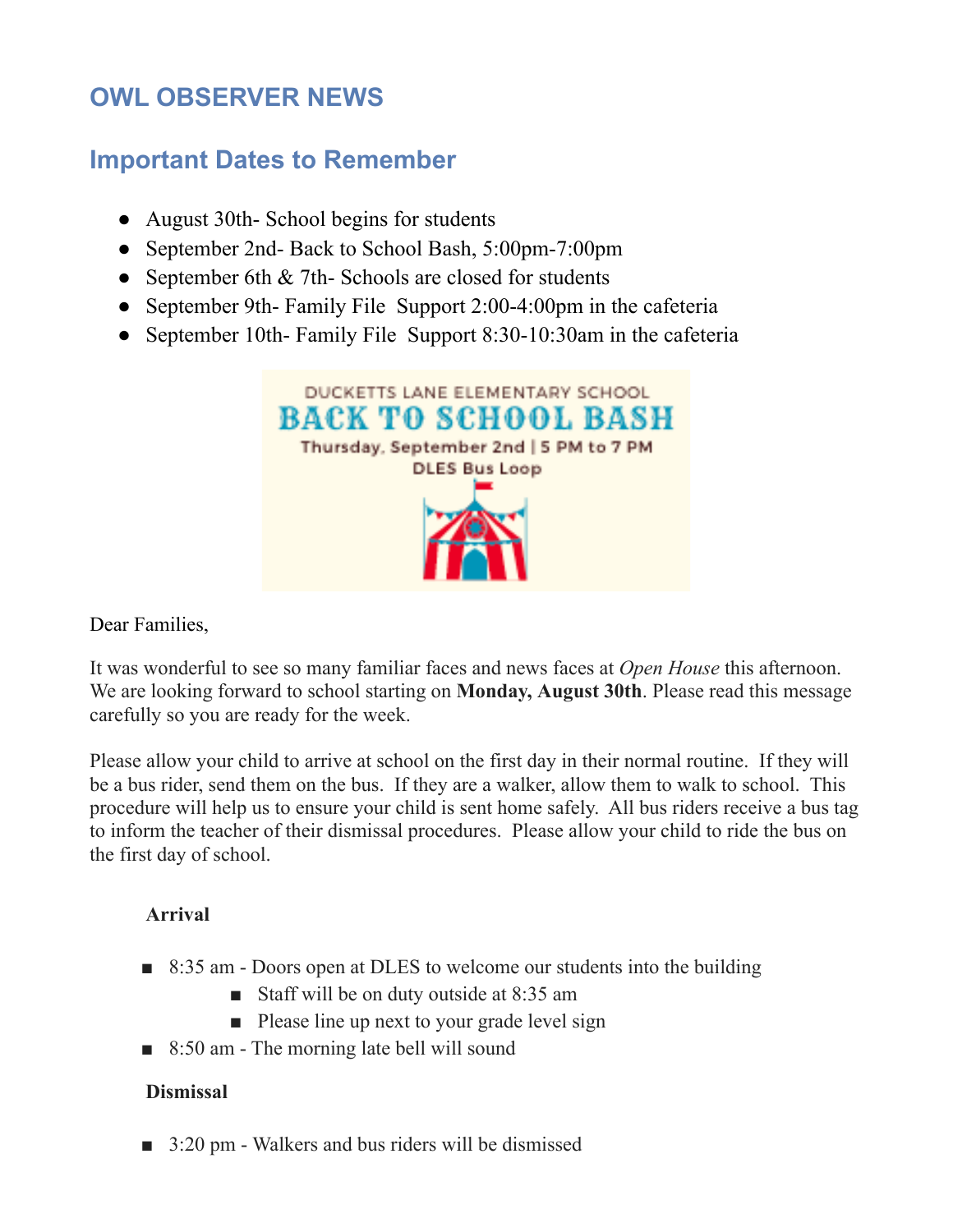- 3:22 pm Car riders will be escorted out of the building to an assigned area where staff will communicate who is ready to be picked up
	- Families picking up students in the car loop should place their car rider tag on the dashboard of their vehicle
	- Please stay in your car and in the car rider line
	- Dismissal could take up to 15 minutes

The 2021-2022 Family File is now accessible to families through **HCPSS [Connect](https://nam10.safelinks.protection.outlook.com/?url=http%3A%2F%2Ftrack.spe.schoolmessenger.com%2Ff%2Fa%2FyBOMc870BcYP59bsez_-XA~~%2FAAAAAQA~%2FRgRi9oUZP4S8CGh0dHBzOi8vbmFtMTAuc2FmZWxpbmtzLnByb3RlY3Rpb24ub3V0bG9vay5jb20vP3VybD1odHRwJTNBJTJGJTJGdHJhY2suc3BlLnNjaG9vbG1lc3Nlbmdlci5jb20lMkZmJTJGYSUyRi00TVVfMmZ4V0FFS0ZIZEtRaGZCcmd-fiUyRkFBQUFBUUF-JTJGUmdSaTdudHlQNFFBQldoMGRIQnpPaTh2Ym1GdE1UQXVjMkZtWld4cGJtdHpMbkJ5YjNSbFkzUnBiMjR1YjNWMGJHOXZheTVqYjIwdlAzVnliRDFvZEhSd0pUTkJKVEpHSlRKR2RISmhZMnN1YzNCbExuTmphRzl2YkcxbGMzTmxibWRsY2k1amIyMGxNa1ptSlRKR1lTVXlSbWMxU1RoMGJHbHhWSEZuU0RoclVuSnlaRmhEU1ZGLWZpVXlSa0ZCUVVGQlVVRi1KVEpHVW1kU2FUZFZjbGxRTkZFd1FXMW9NR1JJUW5wUGFUaDJZbTFHZEUxVVFYVmpNa1p0V2xkNGNHSnRkSHBNYmtKNVlqTlNiRmt6VW5CaU1qUjFZak5XTUdKSE9YWmhlVFZxWWpJd2RsQXpWbmxpUkRGdlpFaFNkMHBVVGtKS1ZFcEhTbFJLUjJSSVNtaFpNbk4xWXpOQ2JFeHVUbXBoUnpsMllrY3hiR016VG14aWJXUnNZMmsxYW1JeU1HeE5hMXB0U2xSS1IxbFRWWGxTYVRGSFlVVk9NbFY2Umt0U1ZrNVJUakZrUTA1SGVFcFpWa0p5Vkc1a0xXWnBWWGxTYTBaQ1VWVkdRbFZWUmkxS1ZFcEhWVzFrVTJGVVpFVlhibVJSVFVaR2JGbFZhRk5OUjA1SlZGUmFUV1ZVYTNwYVJFNXFaRmRHU0ZSdVpHcE5NREV4V1dwT1MySnJkM2xVYmxwcFlsUldjMWRVVGxKa2JGb3pXa2h3V2sxdGFESlpha28wWkVaR2JtTkhhRU5ZTUVaRVVYcEtTVTB3WkhkT01uUldZVVpLVFZkV2FITmlSbWQzVTI1c1lWWjZiREZWVldSdllXMU9TVlJ1Y0UxaVZHdzFWMnBHYmxKVlJrSlJWVVpDVlZnMUxVcHRVbWhrUjBVNVRVUlJiRTR3VFhkTlUxVXpVVEIwYUdWWFZtWlJia3BzWWpJMGJFNUVRbTlaTTBKNlkzazFkbU50WTJ4T01FMDBUVVJTYUZscVVYbE9WRmt4V21wUk1GbHFSWHBhVkZWNFRsUkJORnBFYXpGT2VtaHFXV3BGTUZwVFZUTlJlbXN5V1ZSc2FGbDZVbXBPUkdNeldsUlNhMWxYVW1oTmJVbDVUMGRHYTAweVdtcE9SRmt6VDFSQ2FVcFVaRVJOVTFVelVYcEJiRTR3VFRKTmVtTXlUWHBqZDA5RVVYZE9hbXQ2VFVSQk5FNTZUV3hPTUU1V1ltMTBkV0l6WkhWS1ZHUkVWa1prUjJOSFNraFhiazVwVFRKUk5GcFliRXRXTUd4eFlqSnNUbEY2VWpOVVIzQkNaREF4UlZGWGJFMVJNSEJTVTFkd2RtRldXWGxpU0ZaT1pXdHNjRlJGVGt0UmJGSndVMVJhU21GNlJtOVpWbVF6WVZWNFJGTnNhRmRSTUdzeVZGYzBkMHBVVGtWS1ZHUkVUVlJCZDAxRFducGFSMFl3V1ZReGFGTldTakpqYTBwMVpGWkNiMk5IVm5aalZtUnhWbGhzUmxONlpGUldWM1JIVG1wc1VsRlZVa1ZrTWpRMVQxUlNTVXBVU2tkYWEzaENUakk0YkUwd1VXMWpiVlo2V2xoS01scFhVVGxOUm1OSVl6Sk9iMkl5T1hOaVZVbExXVkYwV1VaM2VHZzFWWGhEV2xaSlVsa3lhR2hoUnpReFRtdENibUpYUm5CaVF6VnFZakl4V1VKQlFVRkJRVVYtSm1SaGRHRTlNRFFsTjBNd01TVTNRMkp5WVc1a2VWOTJZV3hsYm5ScGJtVWxOREJvWTNCemN5NXZjbWNsTjBNME5HRXlZamcxTm1VME5tSTBNV05oWkdNelpqQTRaRGsxT0dVMk1EZzJPU1UzUXprMllUbGhZelJqTkRjM1pUUmtZV1JoTW1JeU9HRmtNMlpqTkRZM09UQmlKVGRETVNVM1F6RWxOME0yTXpjMk16ZzFOamN5TnpjMk56QXlOekVsTjBOVmJtdHViM2R1SlRkRFZGZEdjR0pIV25OaU0yUTRaWGxLVjBscWIybE5RelIzVEdwQmQwMUVRV2xNUTBwUlNXcHZhVll5YkhWTmVrbHBURU5LUWxScFNUWkphekZvWVZkM2FVeERTbGhXUTBrMlRXNHdKVE5FSlRkRE1qQXdNQ1p6WkdGMFlUMUdhV3RZUmxwNmNtTkZjSGhMUzBkVWRURTNhbFZSVUhOa2JtTkdjeVV5UmswbE1rWTVTa3RETW5sclJXWnhkeVV6UkNaeVpYTmxjblpsWkQwd1Z3ZHpZMmh2YjJ4dFFncGhDX0pIRFdIOGZwU2JVaFpDY21GdVpIbGZUWGxsY25OQWFHTndjM011YjNKbldBUUFBQUFCJmRhdGE9MDQlN0MwMSU3Q0JyYW5keV9WYWxlbnRpbmUlNDBoY3Bzcy5vcmclN0MxYzc1NzNkMzA4NTk0ZDA4MTJmNzA4ZDk1OGU3MDAxYyU3Qzk2YTlhYzRjNDc3ZTRkYWRhMmIyOGFkM2ZjNDY3OTBiJTdDMSU3QzAlN0M2Mzc2Mzg1NzE0MzIyNjg1ODIlN0NVbmtub3duJTdDVFdGcGJHWnNiM2Q4ZXlKV0lqb2lNQzR3TGpBd01EQWlMQ0pRSWpvaVYybHVNeklpTENKQlRpSTZJazFoYVd3aUxDSlhWQ0k2TW4wJTNEJTdDMTAwMCZzZGF0YT1OZVBETElEOVZIMmx4ZWlDNUt4MGFiUnVEZlFHVlpadXlYVFhtS1RPT2cwJTNEJnJlc2VydmVkPTBXB3NjaG9vbG1CCmEVmVEVYSqK3x5SFkhlaWRpX2JhbHRlckBoY3Bzcy5vcmdYBAAAAAE~&data=04%7C01%7CHeidi_balter%40hcpss.org%7C0cdf2b3762b04fc4ea6c08d95db173d8%7C96a9ac4c477e4dada2b28ad3fc46790b%7C1%7C0%7C637643839028931663%7CUnknown%7CTWFpbGZsb3d8eyJWIjoiMC4wLjAwMDAiLCJQIjoiV2luMzIiLCJBTiI6Ik1haWwiLCJXVCI6Mn0%3D%7C1000&sdata=8KmbKDoUHW5jBhiRZFO0xv1gnkvFHpB78UrJy2378bM%3D&reserved=0).** It is time to update your child's emergency information. This is the most important step as we prepare for the start of the 2021-2022 school year. Your Family file needs to be verified and/or updated EVERY school year.

**Free and Reduced Meal Application:** Please complete the Free and Reduced Meal Application (FARM) as soon as possible! Although all students are eligible for free meals during the 2021-2022 school year, it is important that this form be completed so that we can continue to provide additional Title I programming for our students. There are additional benefits for families who qualify for FARM. Please see this [link](https://nam10.safelinks.protection.outlook.com/?url=http%3A%2F%2Ftrack.spe.schoolmessenger.com%2Ff%2Fa%2FlJZTl9ZF4EVSMJgWhgMXnA~~%2FAAAAAQA~%2FRgRi_kuRP4RLAmh0dHBzOi8vbmFtMTAuc2FmZWxpbmtzLnByb3RlY3Rpb24ub3V0bG9vay5jb20vP3VybD1odHRwJTNBJTJGJTJGdHJhY2suc3BlLnNjaG9vbG1lc3Nlbmdlci5jb20lMkZmJTJGYSUyRmVnZUVfeDl2eGpWVmVuQ3F3REFmZ3d-fiUyRkFBQUFBUUF-JTJGUmdSaTktS0hQMFFxYUhSMGNITTZMeTkzZDNjdWFHTndjM011YjNKbkwyWnZiMlF0YzJWeWRtbGpaWE12Wm1GeWJYTXZWd2R6WTJodmIyeHRRZ3BoRlFldkZtRXFpbWFqVWhsdGFXTm9aV3hzWlY5c1pXRmtaWEpBYUdOd2MzTXViM0puV0FRQUFBQUImZGF0YT0wNCU3QzAxJTdDbWljaGVsbGVfbGVhZGVyJTQwaGNwc3Mub3JnJTdDODAzZmNjZTBlNDlkNGNiMmQ4MjAwOGQ5NWU4MWJhYmMlN0M5NmE5YWM0YzQ3N2U0ZGFkYTJiMjhhZDNmYzQ2NzkwYiU3QzElN0MwJTdDNjM3NjQ0NzMzNTkxNzU1NjM2JTdDVW5rbm93biU3Q1RXRnBiR1pzYjNkOGV5SldJam9pTUM0d0xqQXdNREFpTENKUUlqb2lWMmx1TXpJaUxDSkJUaUk2SWsxaGFXd2lMQ0pYVkNJNk1uMCUzRCU3QzEwMDAmc2RhdGE9V0VoVlNUenozOVkwa0RUaWVzZDlGU2U0UW9MZG1kSFQ1UkcwbFYwSm9NQSUzRCZyZXNlcnZlZD0wVwdzY2hvb2xtQgphGhEYHWGcS7JeUhZIZWlkaV9iYWx0ZXJAaGNwc3Mub3JnWAQAAAAB&data=04%7C01%7CHeidi_balter%40hcpss.org%7C26ee7332f2284df325bd08d96253dcb9%7C96a9ac4c477e4dada2b28ad3fc46790b%7C1%7C0%7C637648934588904870%7CUnknown%7CTWFpbGZsb3d8eyJWIjoiMC4wLjAwMDAiLCJQIjoiV2luMzIiLCJBTiI6Ik1haWwiLCJXVCI6Mn0%3D%7C1000&sdata=RTzllhnOe20P8EOuizXwDfxXCLfar7FSKoulxK6ITYI%3D&reserved=0) for information and the online application. Each family needs to fill out one application and that application needs to be completed each year.

**Girls on the Run Registration is Open:** Girls on the Run® inspires girls in grades 3-5 to be joyful, healthy, and confident by using running to teach valuable social-emotional and life skills such as managing emotions, resolving conflict, and setting personal goals. Teams of 15-20 girls meet twice weekly after school for 9 weeks. Each season concludes with the girls and their running buddies completing a non-competitive 5k fun run. The Fall season will start the week of September 20, with the season-ending site-based 5k. **DLES GOTR will be held this fall on Mondays and Thursday.** Program registration fee is \$165 and includes 5k registration and finisher's medal, water bottle, t-shirt, a cinch sack, journal, grown-up guide, and all program materials. *Generous financial assistance is available and no girl is turned away*. DLES coaches this year are Mrs. Karen Rinehart, Ms. Amanda Gates, and Ms. Ryann Plokin. Please visit [www.gotrcentralmd.org](https://nam10.safelinks.protection.outlook.com/?url=http%3A%2F%2Fwww.gotrcentralmd.org%2F&data=04%7C01%7CHeidi_Balter%40hcpss.org%7Cf49eb34e4384411e0b5b08d96667426e%7C96a9ac4c477e4dada2b28ad3fc46790b%7C1%7C0%7C637653415938288821%7CUnknown%7CTWFpbGZsb3d8eyJWIjoiMC4wLjAwMDAiLCJQIjoiV2luMzIiLCJBTiI6Ik1haWwiLCJXVCI6Mn0%3D%7C1000&sdata=RFAytbeOFFhc48BL8fSMp8n7bMlNL5M3l2CoCq16rmM%3D&reserved=0) to register. Call 443-583-7740 or e-mail info@gotrcentralmd.org.

**Health Room**: The Howard County Health Department is offering a free back to school vaccination clinic. Please find flyers in [English](https://nam10.safelinks.protection.outlook.com/?url=https%3A%2F%2Fhcpss.instructure.com%2Fcourses%2F9435%2Ffiles%2F35100855%3Fwrap%3D1&data=04%7C01%7CJulie_Forman%40hcpss.org%7C31ad85d527584e8d1cf508d967be3dd1%7C96a9ac4c477e4dada2b28ad3fc46790b%7C1%7C0%7C637654889069259800%7CUnknown%7CTWFpbGZsb3d8eyJWIjoiMC4wLjAwMDAiLCJQIjoiV2luMzIiLCJBTiI6Ik1haWwiLCJXVCI6Mn0%3D%7C1000&sdata=KkI%2Bl5SHHIcYOa9jShVbTXufJms%2BD73qSb4xb9eqoDY%3D&reserved=0) & [Spanish](https://nam10.safelinks.protection.outlook.com/?url=https%3A%2F%2Fhcpss.instructure.com%2Fcourses%2F9435%2Ffiles%2F35100856%3Fwrap%3D1&data=04%7C01%7CJulie_Forman%40hcpss.org%7C31ad85d527584e8d1cf508d967be3dd1%7C96a9ac4c477e4dada2b28ad3fc46790b%7C1%7C0%7C637654889069269794%7CUnknown%7CTWFpbGZsb3d8eyJWIjoiMC4wLjAwMDAiLCJQIjoiV2luMzIiLCJBTiI6Ik1haWwiLCJXVCI6Mn0%3D%7C1000&sdata=%2Fs24v%2FJeV%2ButC4DFqTwJnT6ogdQVH4IkZTulnfYhvPA%3D&reserved=0) to provide to your school community.

**Dates:August 30 & August 31, 2021** Time: 3:00pm - 7:00pm